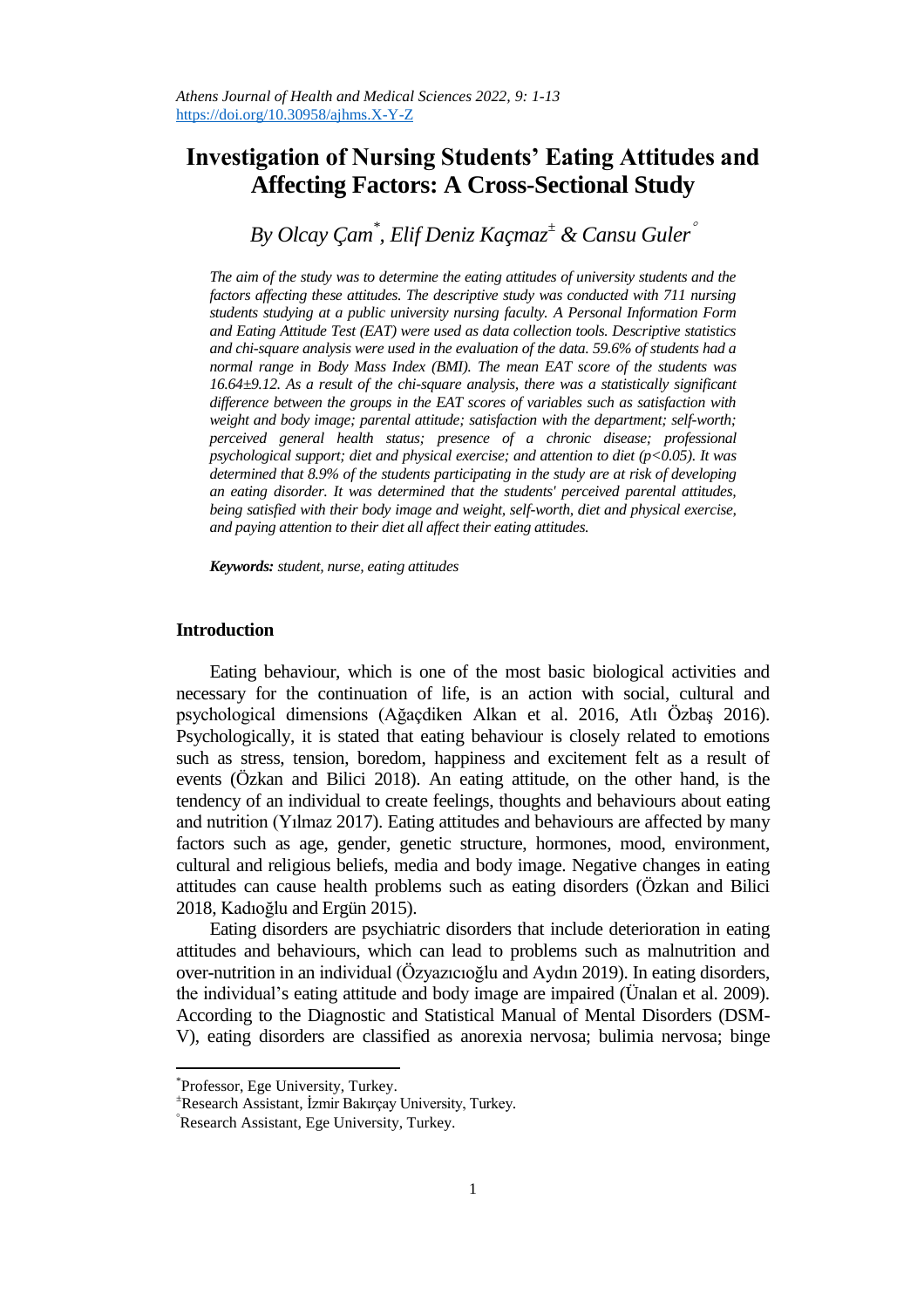eating disorder; other specified feeding and eating disorder; pica; rumination disorder; avoidant/restricted food intake disorder; and others (muscle dysmorphia, orthorexia nervosa) (American Psychiatric Association 2013). Although a specific cause for eating disorders is not known, its emergence has tried to be explained by biological factors, developmental problems, psychodynamics, cognitive and sociocultural factors that are also effective in eating attitudes and behaviours (Atlı Özbaş 2016, Ulaş et al. 2013).

### **Literature Review**

In terms of eating disorders, it is stated that university students are among the high-risk groups due to their developmental period and possible psychosocial and economic difficulties (Çelik et al. 2016, Vardar and Erzengin 2011, Ünalan et al. 2009). Studies have shown that the probability of having an eating disorder in university students is between 6.3% and 14% (Çelik et al. 2016, Kadıoğlu amd Ergün 2015, Ünalan et al. 2009). In studies examining eating disorders in university students, it is stated that the rate of eating disorders is high in those who are above normal weight according to BMI, stay in a dormitory, live in a town, are not satisfied with their body weight, go on a diet, are female students and have mental health problems such as depression (Çelik et al. 2016, Kadıoğlu and Ergün 2015, Ünalan et al. 2009, Oruçlular and Bariskin 2015, Pengpid and Peltzer 2018).

It is stated that it is useful for health professionals to make a general assessment in order to ensure that individuals make changes in the diet they are used to (Serin and Şanlıer 2018). Undergraduate nursing students, who are in the high-risk group and who are expected to be role models in society, are expected to have healthy behaviours first (Usta et al. 2015). Considering the increase in the incidence of eating disorders day by day, it is thought that it is important to include eating attitudes and disorders in preventive mental health practices and to conduct screening studies in order to identify at-risk individuals.

It is thought that determining the eating attitudes and affecting factors of student nurses will be effective in their professional and personal development. Considering that today's undergraduate students will be role models for tomorrow's professional nurses with their positive life behaviours, it is important to take protective measures by determining the risk of eating disorders and affecting factors in the study. In this study, it was aimed to determine the eating attitudes of student nurses and the factors affecting their eating attitudes.

For this purpose, the research questions are:

- 1. What is the rate of eating disorders in nursing students?
- 2. What are the factors affecting the eating attitudes of nursing students?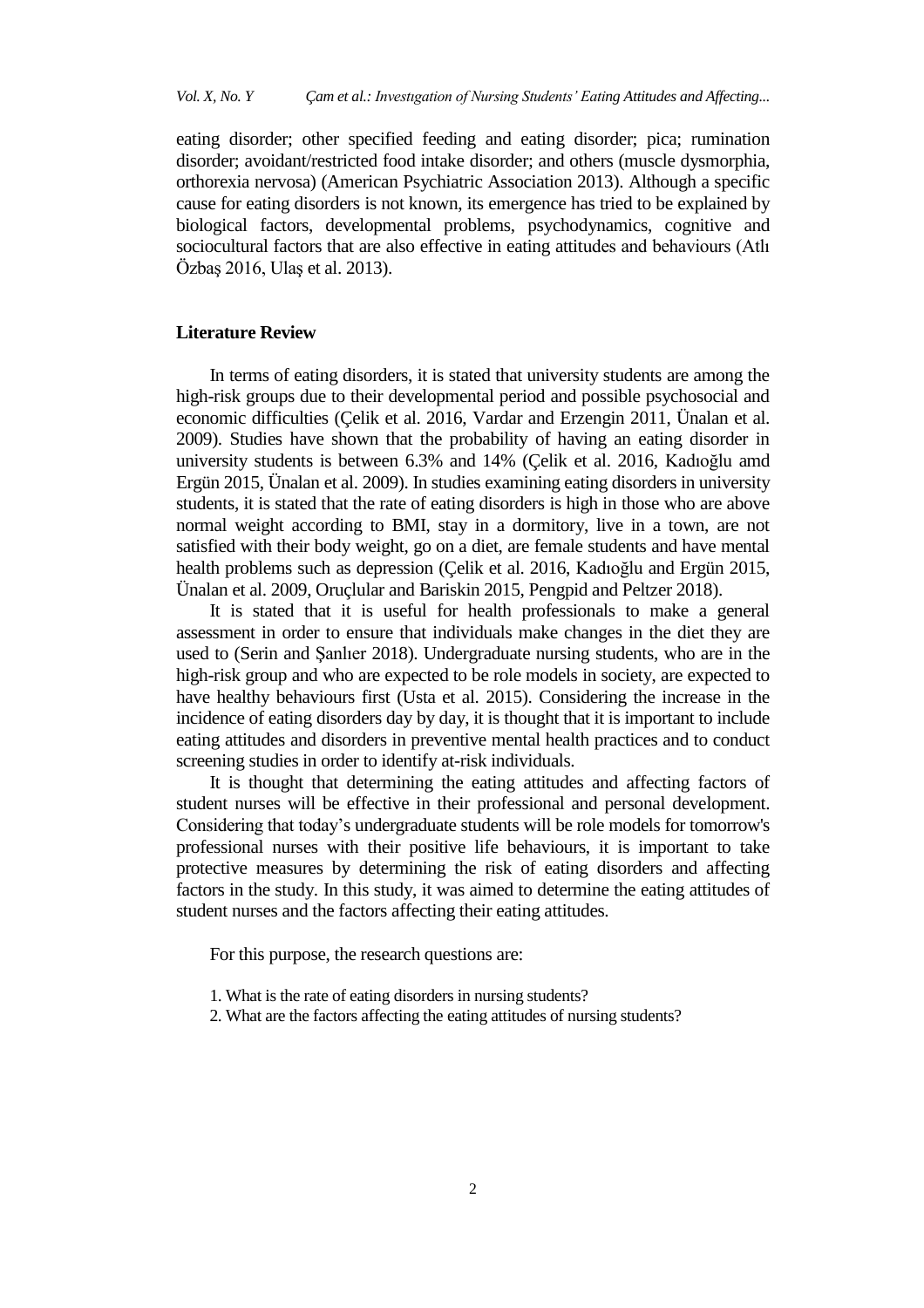### **Materials and Methods**

### *Population and Sample of the Research*

This cross-sectional study was conducted with students studying at a public university nursing faculty between 01.02.2020-30.06.2020. The universe of this research consists of nursing students studying at one Faculty of Nursing in the 2019-2020 academic year (N=1203). A methodological method was not used to determine the sample of the research, and it was aimed to include individuals who were at school during the institutional leave and who met the inclusion criteria of the research. Volunteering to participate in the research, being a nursing student and completing the questionnaires were criteria for inclusion in the research (n=711) (Reach rate 59%).

### *Data Collection Tools*

The data of the study were obtained by using the Personal Information Form and the Eating Attitude Test.

*Personal Information Form:* The form, which was developed by the researchers and includes the sociodemographic, academic and general characteristics of the students, consists of 25 open and closed-ended questions.

*Eating Attitudes Test (EAT-40):* The Eating Attitudes Test was developed by Garner and Garfinkel (1979) and is used to assess the risk of eating disorders. The validity and reliability study of EAT-40 in Turkey was conducted by Savaşır and Erol (1989). The EAT consists of 40 items and the answers are evaluated in a sixstep Likert form as "always-never". In the evaluation of scale items, "sometimes" is 1 point, "rarely" is 2 points, and "never" is 3 points. For items 1, 18, 19, 23, 27 and 39, other options are evaluated as "0" points. For the other items of the scale, always is 3 points; very often is 2 points; and often is 1 point; and other options are calculated as 0 points. As a result, the scores obtained from each item of the scale are summed to obtain the total score of the scale. The cut-off value for EAT-40 is 30 points. People whose score of 30 and above are considered be at high risk of having an eating disorder. The Cronbach Alpha reliability coefficient of the scale was found to be 0.70 in the study of Savaşır and Erol (1989). The Cronbach Alpha reliability coefficient of the scale was found to be 0.725 for this study.

### *Data Collection*

The data of the study were obtained between February and March 2020. In order to reach the whole universe, the questionnaires were distributed by the researchers between the courses and collected at the end of the break.

# *Ethics-Approval Statement*

Ethics committee permission (Date and Number: 30.01.2020-01/07-512) from one University Scientific Research and Publication Ethics Committee to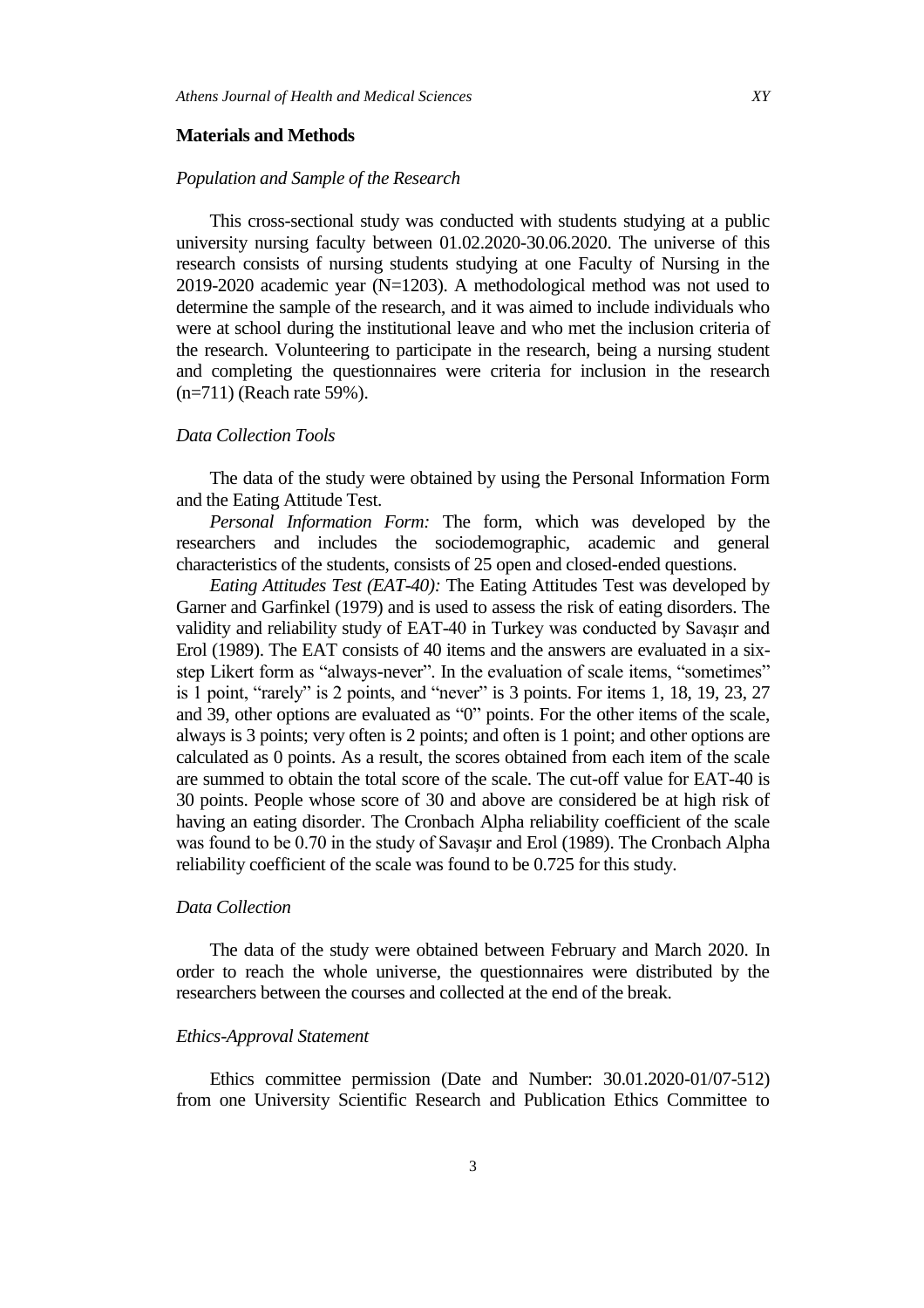carry out the research and institutional permission from Faculty of Nursing and verbal permissions from the participants for the application of the questionnaires.

#### *Evaluation of Data*

While evaluating the findings of the study, SPSS (Static Package for Social Sciences) for Windows 21.00 program was used for data coding and statistical analysis. In the study, Cronbach's Alpha coefficient was used to test the reliability of the EAT scale. Chi-square analysis was used to compare categorical data. Results were expressed as mean, standard deviation, min-max, number and percentage. The results were accepted as 95% confidence interval and significance value as  $p<0.05$ .

#### **Results**

The mean age of the students participating in the research is  $21.28 \pm 1.66$  (minmax: 18-32); 85.9 of the students are female; 33.3% are 1st grade; 32.3% of them have spouses/lovers. The mean body mass index (BMI) of the students is 22.01±3.07 (min-max: 14.53-35.06). BMI of 59.6% was in the normal range. 42.9% of the students were satisfied with their weight and 50.6% were satisfied with their body image. 94% of the students are in the nuclear family structure and 58.2% find their parents' child-rearing attitude egalitarian and democratic. 55.3% of students live in student dormitories. 45.6% of the students stated that they had taken a nutrition lesson at least once in their education life. 81% of the students find themselves valuable (Table 1).

When the general life habits of the students are examined, 80.7% of them report that they do not smoke and 68.1% do not consume alcohol. 16.7% of the students report that they do diet, 34.3% do physical exercise, and 48.9% pay attention to their diet at a normal level (Table 2).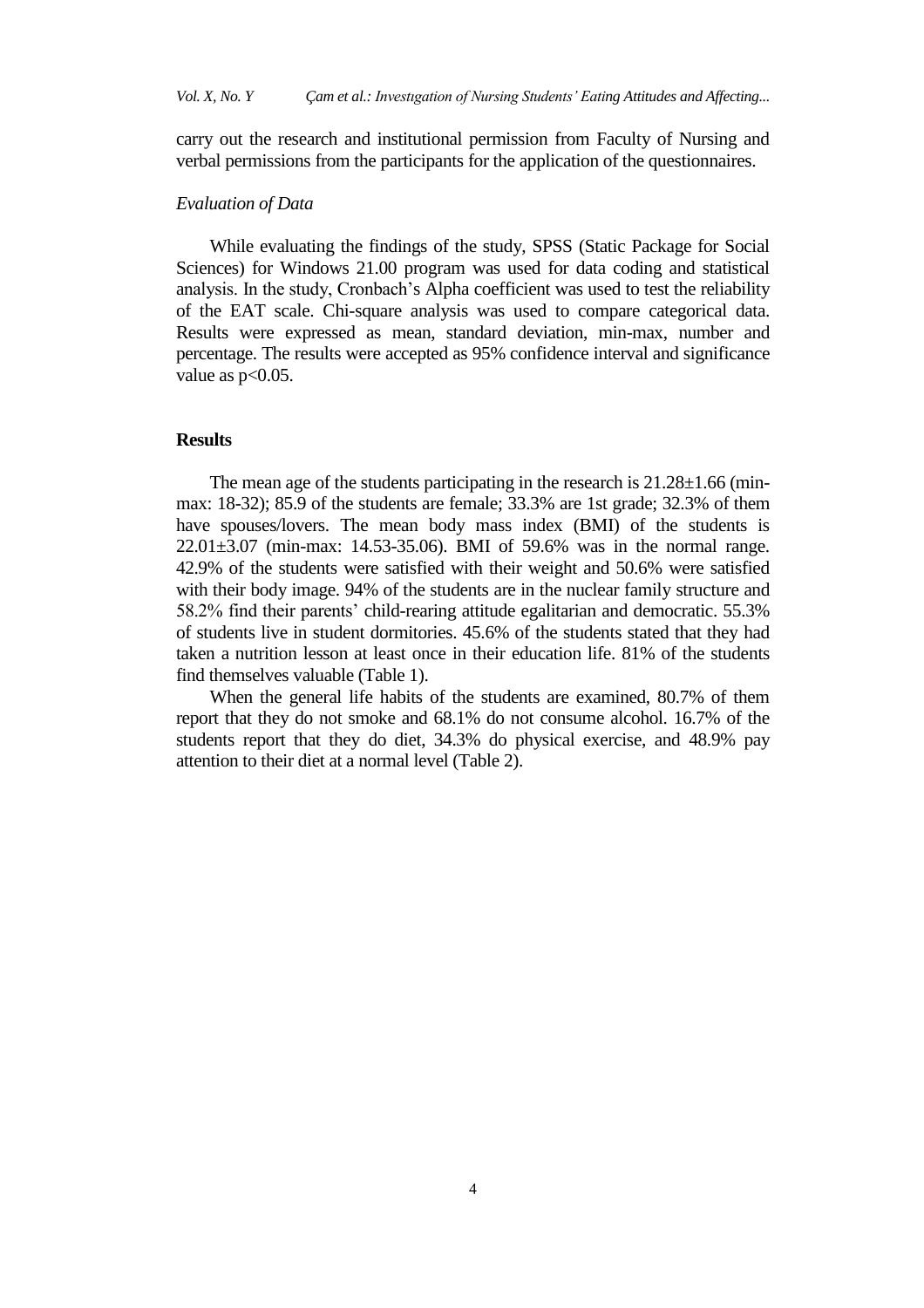| <b>Features</b>                                            | $\mathbf n$ | $\frac{0}{0}$ |
|------------------------------------------------------------|-------------|---------------|
| Gender                                                     |             |               |
| Woman                                                      | 611         | 85.9          |
| Man                                                        | 100         | 14.1          |
| <b>Class</b>                                               |             |               |
| 1st Class                                                  | 237         | 33.3          |
| 2nd Class                                                  | 133         | 18.7          |
| 3rd Class                                                  | 191         | 26.9          |
| 4th Class                                                  | 150         | 21.1          |
| <b>Spouse-Beloved</b>                                      |             |               |
| <b>Yes</b>                                                 | 230         | 32.3          |
| No                                                         | 481         | 67.7          |
| <b>Body Mass Index</b>                                     |             |               |
| Slim (≤19.99 kg%m <sup>2</sup> )                           | 181         | 25.5          |
| Normal $(20.00-24.99 \text{ kg} \cdot \text{m}^2)$         | 424         | 59.6          |
| Slightly obese $(25.00-29.99 \text{ kg} \cdot \text{m}^2)$ | 89          | 12.5          |
| Obese ( $>30 \text{ kg}$ %m <sup>2</sup> )                 | 17          | 2.4           |
| <b>Weight Satisfaction</b>                                 |             |               |
| Yes                                                        | 305         | 42.9          |
| N <sub>o</sub>                                             | 294         | 41.4          |
| Not sure                                                   | 112         | 15.8          |
| <b>Body Image Satisfaction</b>                             |             |               |
| Yes                                                        | 360         | 50.6          |
| N <sub>0</sub>                                             | 214         | 30.1          |
| Not sure                                                   | 137         | 19.3          |
| <b>Family Members</b>                                      |             |               |
| Nuclear family                                             | 668         | 94.0          |
| Other (Fragmented, Wide)                                   | 43          | 6.0           |
| <b>Parent's Childrearing Attitude</b>                      |             |               |
| Repressive and Authoritarian                               | 81          | 11.4          |
| Overprotective                                             | 132         | 18.6          |
| <b>Egalitarian and Democratic</b>                          | 414         | 58.2          |
| Rejective/Inconsistent                                     | 84          | 11.8          |
| <b>Living place</b>                                        |             |               |
| Family                                                     | 178         | 25.0          |
| Student dormitory                                          | 393         | 55.3          |
| Student house                                              | 120         | 16.9          |
| Alone                                                      | 20          | 2.8           |
| <b>Taking a Nutrition Lesson</b>                           |             |               |
| Yes                                                        | 324         | 45.6          |
| N <sub>o</sub>                                             | 387         | 54.4          |
| <b>Self-Value</b>                                          |             |               |
| Yes                                                        | 576         | 81.0          |
| N <sub>0</sub>                                             | 26          | 3.7           |
| Not sure                                                   | 109         | 15.3          |

**Table 1.** *Introductory Characteristics of Students*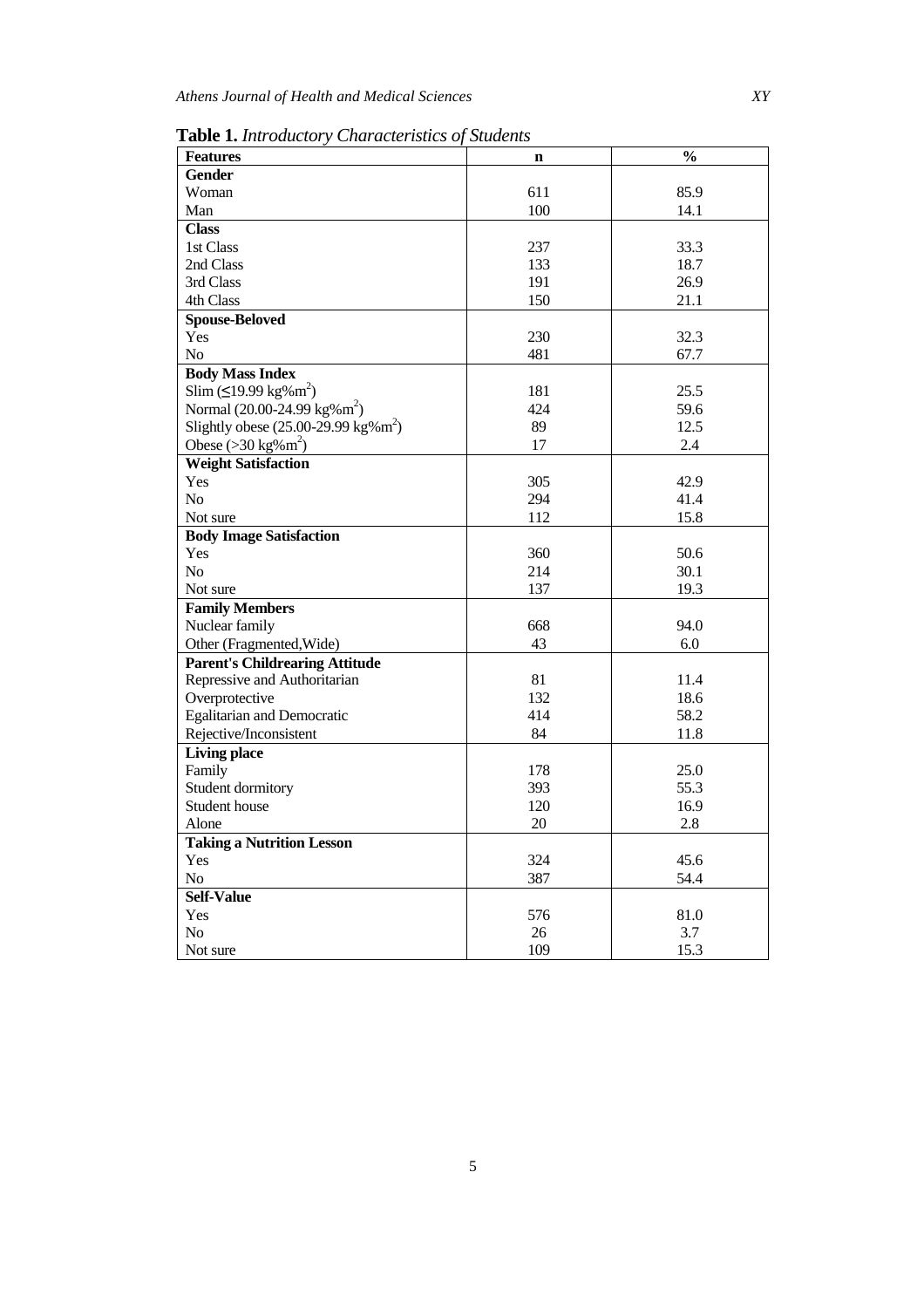*Vol. X, No. Y Çam et al.: Investıgation of Nursing Students' Eating Attitudes and Affecting...*

| <b>Features</b>                       | $\mathbf n$ | $\frac{0}{0}$ |
|---------------------------------------|-------------|---------------|
| <b>Smoking Status</b>                 |             |               |
| Yes                                   | 137         | 19.3          |
| N <sub>o</sub>                        | 574         | 80.7          |
| <b>Alcohol Use Status</b>             |             |               |
| Yes                                   | 227         | 31.9          |
| N <sub>o</sub>                        | 484         | 68.1          |
| <b>Dieting Status</b>                 |             |               |
| Yes                                   | 119         | 16.7          |
| No                                    | 592         | 83.3          |
| <b>Doing Physical Exercise Status</b> |             |               |
| Yes                                   | 244         | 34.3          |
| No                                    | 467         | 65.7          |
| <b>Attention to Diet</b>              |             |               |
| A lot                                 | 46          | 6.5           |
| Normal                                | 348         | 48.9          |
| A little                              | 244         | 34.3          |
| None                                  | 73          | 10.3          |

**Table 2.** *General Life Habits of Students*

The mean EAT score of the students was found to be 16.64±9.12 (min-max: 0.00-59.00). In the chi-square analysis performed to compare the categorical data, there was a statistically significant difference between the groups in terms of satisfaction with weight, satisfaction with body image, parental attitude, selfesteem variables and EAT scores ( $p \le 0.05$ ); There was no statistically significant difference between the groups in the EAT scores of variables such as gender, class, having a spouse/lover, body mass index, family structure, place of residence, and taking nutrition lessons (p>0.05) (Table 3).

When the general living habits were examined, there was a statistically significant difference between the groups in terms of diet and physical exercise, attention to nutrition patterns and EAT scores ( $p \le 0.05$ ). It was determined that there was no statistically significant difference between the groups in the EAT scores of smoking and alcohol use variables (p>0.05) (Table 4).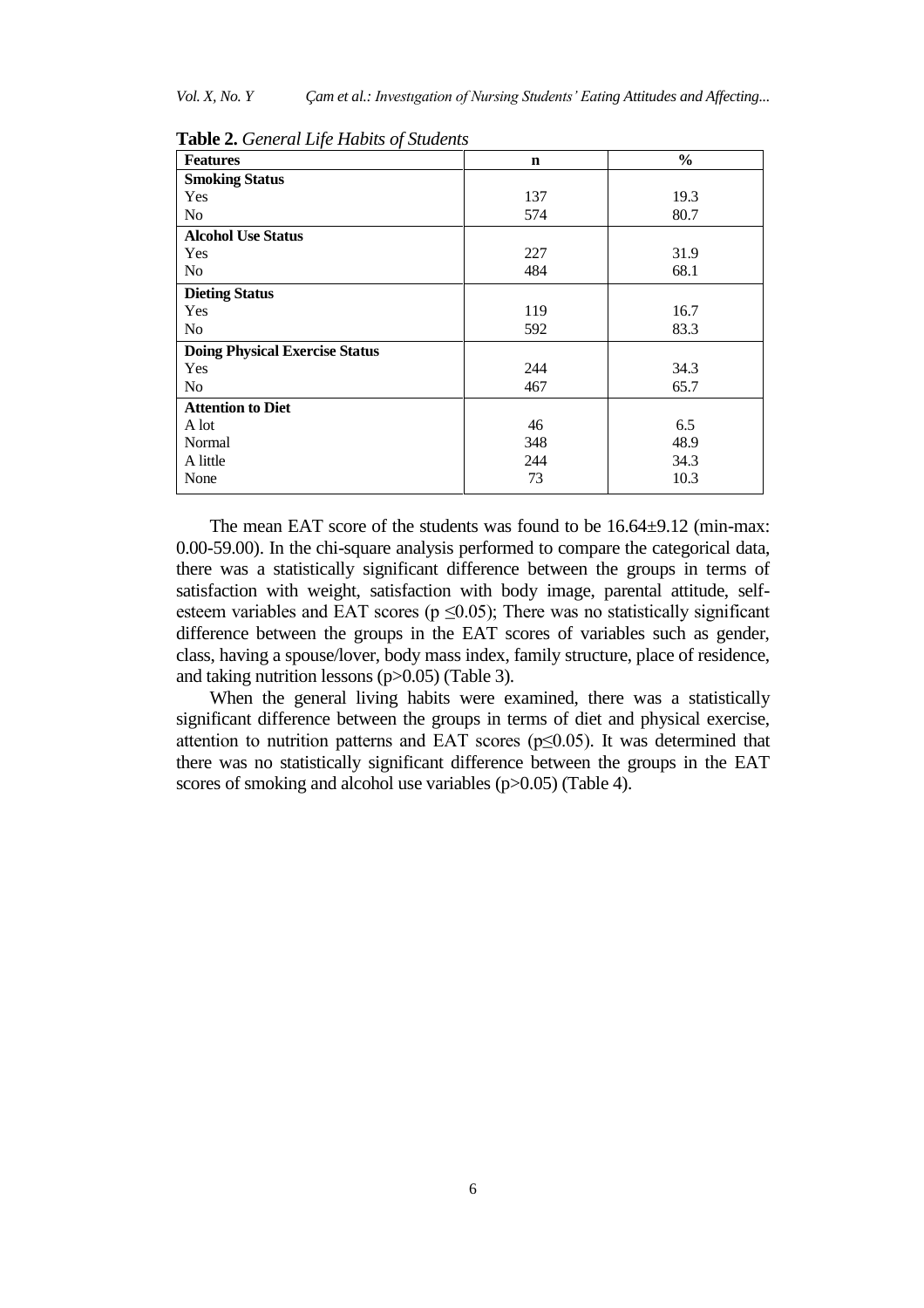| <b>Features</b>                         | <b>EAT</b> scores |               |             |               | <b>Statistical</b> |
|-----------------------------------------|-------------------|---------------|-------------|---------------|--------------------|
|                                         | <30               | $\frac{0}{0}$ | >30         | $\frac{0}{0}$ | <b>Analysis</b>    |
|                                         | $\mathbf n$       |               | $\mathbf n$ |               | $X^2$ ; p          |
| <b>Gender</b>                           |                   |               |             |               |                    |
| Woman                                   | 556               | 91.0          | 55          | 9.0           | 0.107;0.744        |
| Man                                     | 92                | 92.0          | 8           | 8.0           |                    |
| <b>Class</b>                            |                   |               |             |               |                    |
| 1st Class                               | 207               | 87.3          | 30          | 12.7          |                    |
| 2nd Class                               | 124               | 93.2          | 9           | 6.8           | 6.714;0.082        |
| 3rd Class                               | 176               | 92.1          | 15          | 7.9           |                    |
| 4th Class                               | 141               | 94.0          | 9           | 6.0           |                    |
| <b>Spouse-Beloved</b>                   |                   |               |             |               |                    |
| Yes                                     | 209               | 90.9          | 21          | 9.1           | 0.31;0.861         |
| N <sub>o</sub>                          | 439               | 91.3          | 42          | 8.7           |                    |
| <b>Body Mass Index</b>                  |                   |               |             |               |                    |
| Slim (≤19.99 kg%m <sup>2</sup> )        | 167               | 92.3          | 14          | 7.7           |                    |
| Normal (20.00-24.99 kg%m <sup>2</sup> ) | 389               | 91.7          | 35          | 8.3           | 3.451;0.327        |
| Slightly obese (25.00-29.99             | 78                | 87.6          | 11          | 12.4          |                    |
| $kg\%m^2$                               | 14                | 82.4          | 3           | 17.6          |                    |
| Obese ( $>30$ kg%m <sup>2</sup> )       |                   |               |             |               |                    |
| <b>Weight Satisfaction</b>              |                   |               |             |               |                    |
| Yes                                     | 287               | 94.1          | 18          | 5.9           |                    |
| N <sub>o</sub>                          | 255               | 86.7          | 39          | 13.3          | 12.072;0.002**     |
| Not sure                                | 106               | 94.6          | 6           | 5.4           |                    |
| <b>Body Image Satisfaction</b>          |                   |               |             |               |                    |
| Yes                                     | 339               | 94.2          | 21          | 5.8           |                    |
| No                                      | 181               | 84.6          | 33          | 15.4          | 16.379;0.000**     |
| Not sure                                | 128               | 93.4          | 9           | 6.6           |                    |
| <b>Family Members</b>                   |                   |               |             |               |                    |
| Nuclear family                          | 610               | 91.3          | 58          | 8.7           | 0.434;0.510        |
| Other (Fragmented, Wide)                | 38                | 88.4          | 5           | 11.6          |                    |
|                                         |                   |               |             |               |                    |
| <b>Parent's Childrearing Attitude</b>   |                   |               |             |               |                    |
| Repressive and Authoritarian            | 71                | 87.7          | 10          | 12.3          |                    |
| Over protective                         | 116               | 87.9          | 16          | 12.1          | 8.235;0.041*       |
| <b>Egalitarian and Democratic</b>       | 388               | 93.7          | 26          | 6.3           |                    |
| Rejective/Inconsistent                  | 73                | 86.9          | 11          | 13.1          |                    |
| <b>Living place</b>                     |                   |               |             |               |                    |
| Family                                  | 162               | 91.0          | 16          | 9.0           |                    |
| Student dormitory                       | 355               | 90.3          | 38          | 9.7           | 3.470;0.325        |
| Student house                           | 114               | 95.0          | 6           | 5.0           |                    |
| Alone                                   | 17                | 85.0          | 3           | 15.0          |                    |
| <b>Taking a Nutrition Lesson</b>        |                   |               |             |               |                    |
| Yes                                     | 302               | 93.2          | 22          | 6.8           | 3.160;0.075        |
| N <sub>o</sub>                          | 346               | 89.4          | 41          | 10.6          |                    |
| <b>Self-Value</b>                       |                   |               |             |               |                    |
| Yes                                     | 536               | 93.1          | 40          | 6.9           |                    |
| N <sub>o</sub>                          | 19                | 73.1          | 7           | 26.9          | 17.692;0.000**     |
| Not sure                                | 93                | 85.3          | 16          | 14.7          |                    |

**Table 3.** *Comparison of Students' Personal Characteristics and EAT Scores*

**\***p<0.05, **\*\***p<0.01, X 2 : Chi square, EAT: Eating Attitude Test.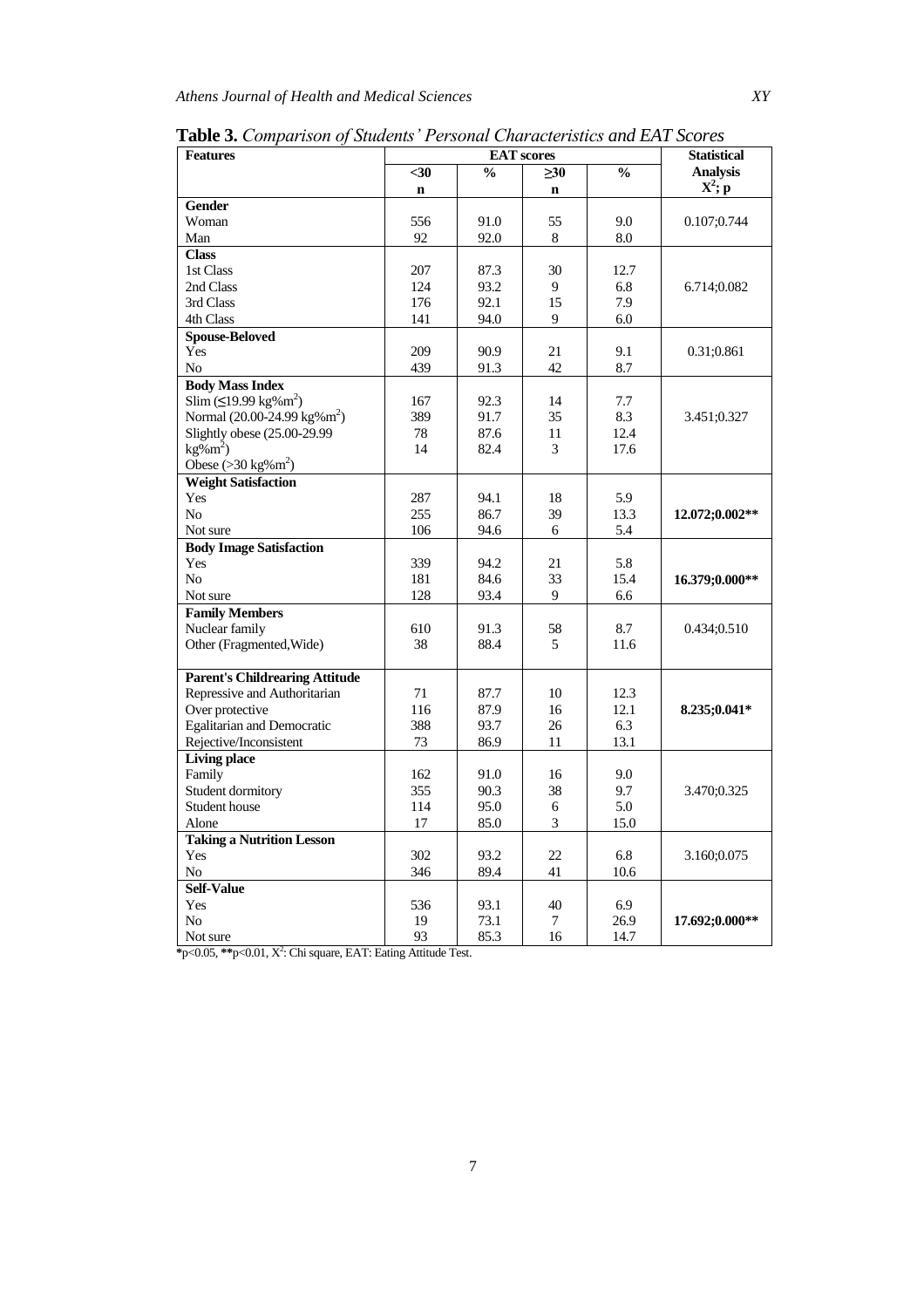*Vol. X, No. Y Çam et al.: Investıgation of Nursing Students' Eating Attitudes and Affecting...*

| <b>Features</b>                | <b>EAT</b> scores |               |             |               | <b>Statistical Analysis</b> |
|--------------------------------|-------------------|---------------|-------------|---------------|-----------------------------|
|                                | $30$              | $\frac{6}{9}$ | $\geq 30$   | $\frac{0}{0}$ | $x^2$ ; p                   |
|                                | n                 |               | $\mathbf n$ |               |                             |
| <b>Smoking Status</b>          |                   |               |             |               |                             |
| Yes                            | 120               | 87.6          | 17          | 12.4          | 2.645;0.104                 |
| N <sub>0</sub>                 | 528               | 92.0          | 46          | 8.0           |                             |
| <b>Alcohol Use Status</b>      |                   |               |             |               |                             |
| Yes                            | 202               | 89.0          | 25          | 11.0          | 1.913;0.167                 |
| No                             | 446               | 92.1          | 38          | 7.9           |                             |
| <b>Dieting Status</b>          |                   |               |             |               |                             |
| Yes                            | 87                | 73.1          | 32          | 26.9          | 57.532;0.000**              |
| No                             | 561               | 94.8          | 31          | 5.2           |                             |
| <b>Doing Physical Exercise</b> |                   |               |             |               |                             |
| <b>Status</b>                  | 213               | 87.3          | 31          | 12.7          | 6.798;0.009**               |
| Yes                            | 435               | 93.1          | 32          | 6.9           |                             |
| No                             |                   |               |             |               |                             |
| <b>Attention to Diet</b>       |                   |               |             |               |                             |
| A lot                          | 32                | 69.6          | 14          | 30.4          |                             |
| Normal                         | 327               | 94.0          | 21          | 6.0           | 31.390;0.000**              |
| A little                       | 225               | 92.2          | 19          | 7.8           |                             |
| None                           | 64                | 87.7          | 9           | 12.3          |                             |

**Table 4.** *Comparison of Students' General Life Habits and EAT Scores*

**\***p<0.05, **\*\***p<0.01, X 2 : Chi-square, EAT: Eating Attitude Test.

# **Discussion**

In this study, which was conducted to examine the eating attitudes of nursing students who are trained to be health professionals and the factors affecting them, the eating attitudes of the students were determined and some factors affecting their eating attitudes were determined.

It was determined that the mean YTT-40 score of the nursing students participating in the study was 16.64±9.12. In studies conducted with university students in our country, the mean score was 15.66±8.50; 17.76±12.34 (Arslantaş et al. 2017); 18.43±10.56 (Duran et al. 2016). It was determined as 20.9±9.3 (Ünalan et al. 2009), 27.98±12.98 (Özvurmaz et al. 2018). It was determined that 8.9% of the students participating in the study were at risk of having or developing an eating disorder. Similar to the high incidence of eating disorders in university students in international studies (Uri et al. 2021, Trindale et al. 2018, Pengpig and Peltzer 2018, Hasan et al. 2018, Yu et al. 2015), it has been reported that the risk of eating disorders in university students varies between 4.2% and 84.5% in national studies (Hacıhasanoğlu Aşılar et al. 2020, Uzun et al. 2018, Usta et al. 2015, Akdevelioğlu and Yörüsün 2019, Arslantaş et al. 2017, Duran et al. 2016, Özvurmaz et al. 2018, Ulaş et al. 2013). It can be thought that this variability seen in the results of the research is due to the sample sizes and sociocultural differences of the individuals forming the sample.

When the relationship between students' eating attitudes and their personal characteristics is examined, in our study, it was determined that factors such as gender, age, presence of spouse/lover, BMI, number of individuals in the family, family structure, place of residence, academic achievement, taking nutrition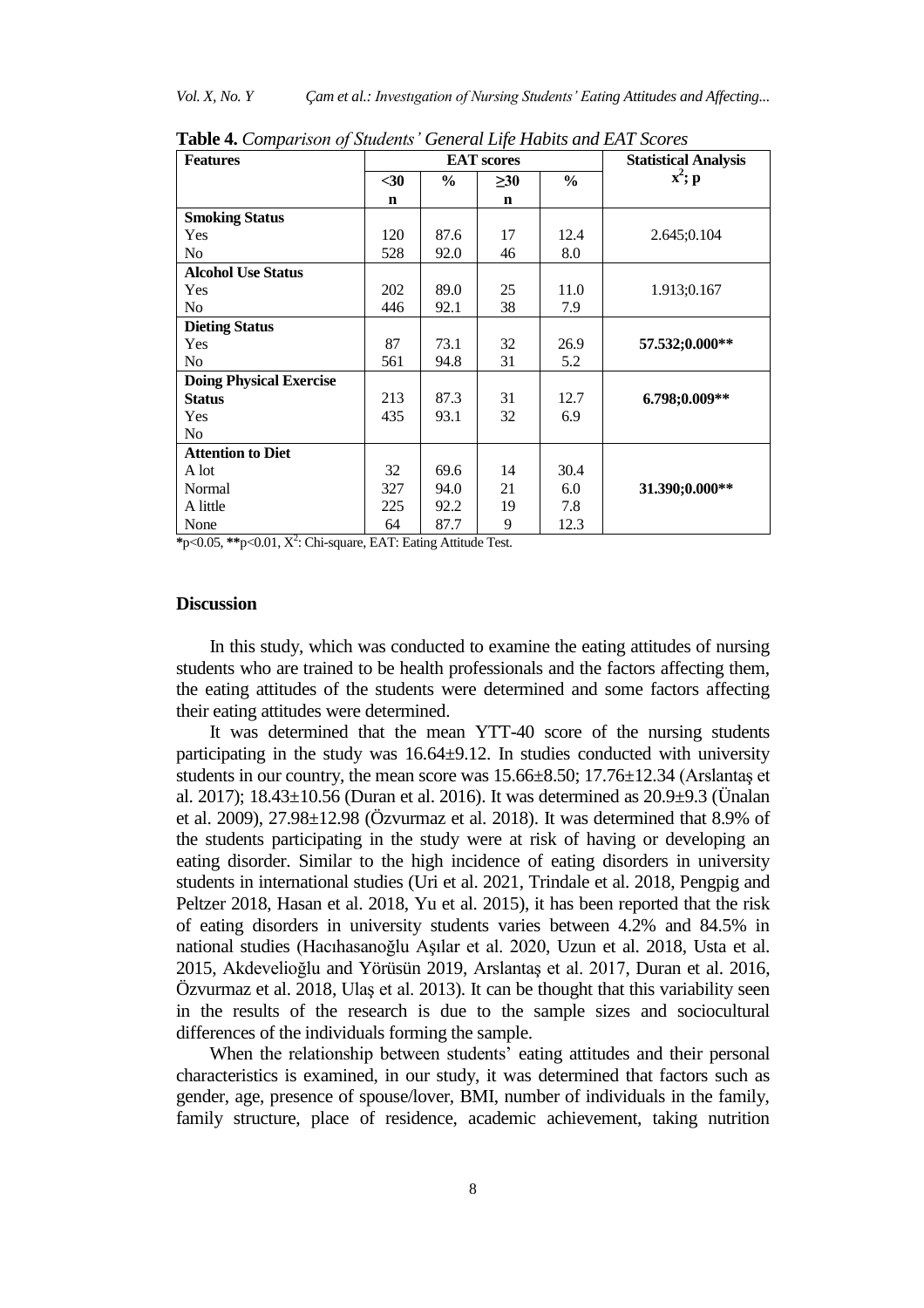courses and transferring them to practice did not affect the EAT score averages. As a result of our research, it can be said that some of these factors, which were not found to affect students' eating attitudes, are different from the literature. In the literature, there are studies showing that the mean EAT score is affected by the gender factor originating from female students (Ağaçdiken Alkan et al. 2016, Özvurmaz et al. 2018) and the BMI factor originating from obese individuals (Usta et al. 2015, Çelik et al. 2015, Balhara et al. 2012, Pengpid and Peltzer 2018). Contrary to the literature, the lack of a relationship between BMI and eating disorders may be due to the fact that most of the individuals participating in the study were of normal weight. In addition, it is thought that this variability arises due to the sociocultural differences of the individuals who constitute the sample of the research.

From the students participating in this research, a significant relationship was found between being satisfied with weight and body image and EAT. It was noted that 41.4% of the students were not satisfied with their weight and 30.1% with their body image. Like this study's findings, a study which was worked out by Ağaçdiken Alkan et al. (2016) found that there was a significant relationship between being satisfied with their weight and body and their eating attitude, and 33.3% of the students were not satisfied with their weight. It is known that the desire for positive body image affects the eating attitudes and behaviours of individuals (Öngören 2015, Özbolat 2011).

In the literature, the results of studies on the relationship between family structure and eating disorders are inconsistent. While some studies have found a relationship between eating disorders and family structure (Sapmaz Yurtsever and Sütcü 2017), some studies have found no relationship (Ozenç et al. 2014). In the literature, it is suggested that the disrupted eating behaviours of individuals who are negatively evaluated in childhood and who have experienced an overprotective, authoritarian and punitive parenting style emerge as a way of controlling the environment. It has been found that individuals at risk of eating disorders perceive their parents' parenting negatively (Ozenç et al. 2014, Sapmaz Yurtsever and Sütcü 2017). It was determined that there was a significant relationship between students' perceived parental attitudes and EAT. Our research findings support this information.

It was determined that 81% of the students value themselves and there is a significant relationship between their self-worth and EAT. In the study of Ağaçdiken Alkan et al. (2016), while 89.7% of the students stated that they value themselves, no significant relationship was found between eating attitude and selfworth (Ağaçdiken Alkan et al. 2016). Also, in the multiple regression analysis of Çelik et al.'s (2015) study, it was concluded that low self-esteem did not predict the abnormal eating attitudes of nursing students (Çelik et al. 2015). It is thought that low self-esteem causes a change in eating attitudes due to dissatisfaction with one's body, thus increasing the risk of developing an eating disorder (Ulaş et al. 2013). In our study, it is seen that half of the students are satisfied with their bodies, and this satisfaction is thought to be associated with a high level of selfworth.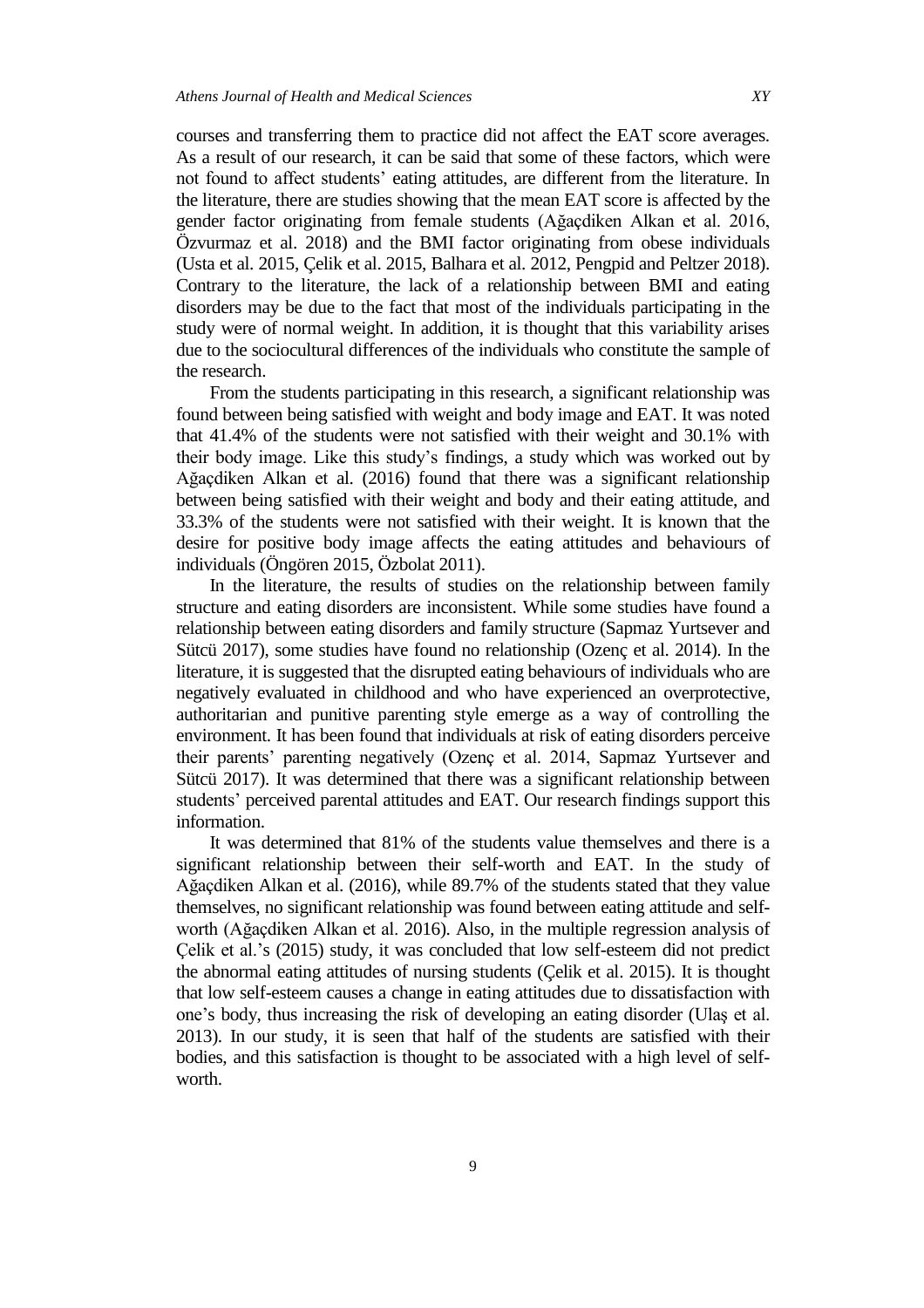When the relationship between students' eating attitudes and general life habits is examined, it was noted that features such as smoking, and alcohol use did not affect the EAT score averages. It was determined that there was a significant relationship between the dieting status of the students and the EAT. Similarly, in the study of Ulaş et al. (2013), it was found that the risk of possible eating disorders increased in students who were on diet. It is thought to be caused by individuals starving themselves by dieting in order to maintain weight control (Ulaş et al. 2013).

It was determined that there is a significant relationship between doing physical exercise and EAT. Similarly, in the study of Ünalan et al. (2009) and Rouzitalab et al. (2019) and it was determined that there is a positive relationship between doing physical exercise and eating disorders. It is thought that individuals who do physical exercise make changes in their diet in order to maintain or improve their physical form (Ünalan et al. 2009, Rouzitalab et al. 2019).

It was determined that there was a significant relationship between students' attention to their diet and EAT. Similar to our findings, there are studies in the literature showing that there is a significant relationship between paying attention to diet and eating attitude (Kadıoğlu amd Ergün 2015, Ağaçdiken Alkan et al. 2016). Studies have found that the frequency of skipping meals is high in university students (Ulaş et al. 2013, Yılmaz amd Özkan 2007). Behaviours that occur in this age period affect the whole life. Considering the importance of adequate and balanced nutrition in every period of life, the importance of regular eating habits should not be overlooked.

### *Limitations of the Study*

The results of this research are based on the self-reports of individuals. For this reason, it includes subjective evaluations as a limitation of the research. In addition, research findings cannot be generalized to the entire population as it covers only one faculty.

### **Conclusion**

It was determined that 8.9% of the students participating in the study had an eating disorder risk. It was determined that the students' perceived parental attitudes, being satisfied with their body image and weight, self-worth, diet and physical exercise, and paying attention to their diet affect their eating attitudes.

It is thought that it is important to determine the eating attitudes of university students and to increase their awareness of eating attitudes in order to plan preand post-graduate education, to raise awareness of students about nutrition and to screen risky groups, to take protective measures and to provide the necessary guidance and support. Determining the eating attitudes of student nurses, firstly establishing their own health care behaviours, and taking their place in the field as bio-psycho-socially healthy professionals after graduation is an important issue in terms of both the quality of care they will provide and individual satisfaction.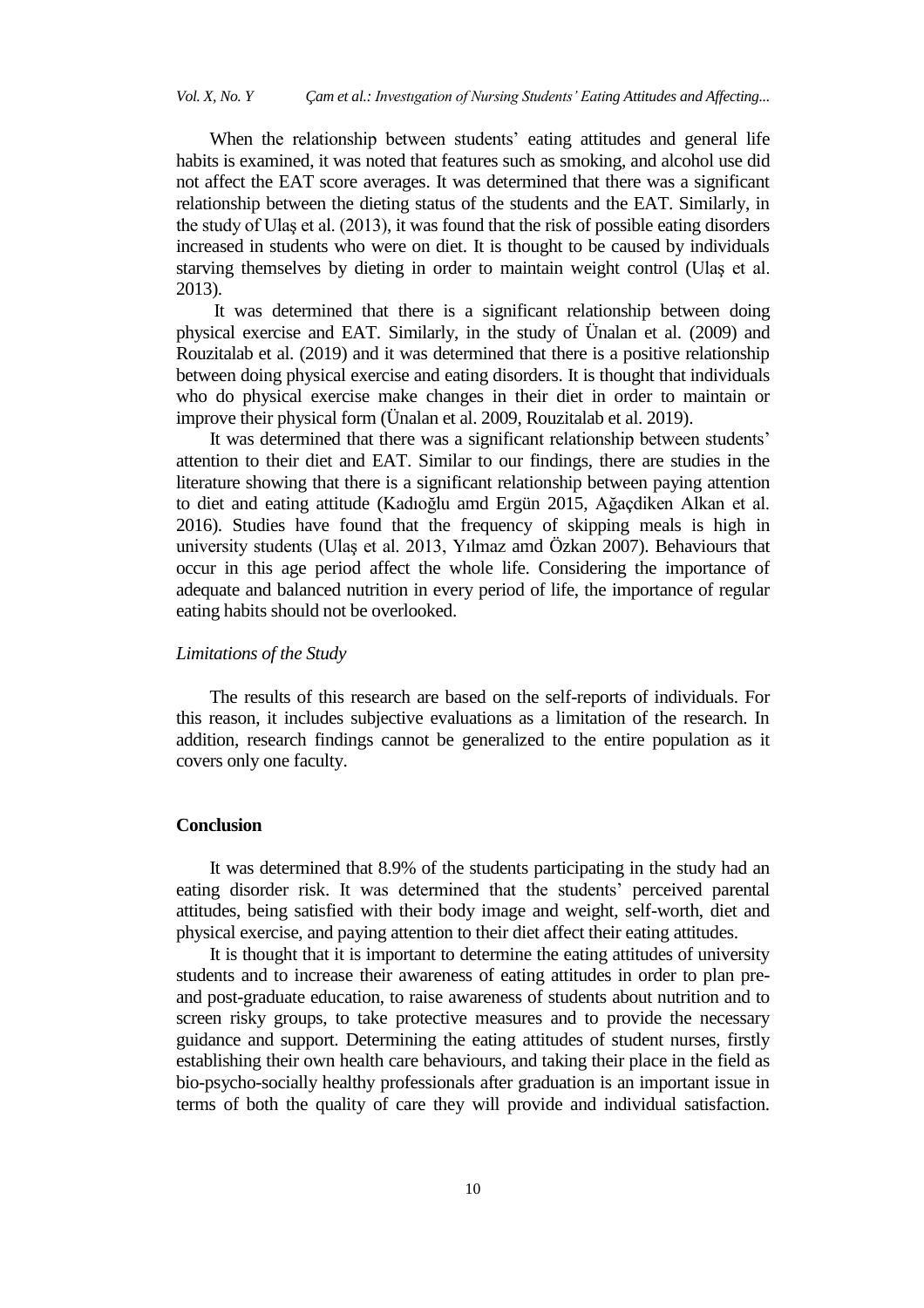Another issue that increases the importance of determining the eating attitudes of nursing students is that they set an example for the society as a role model for healthy living behaviours. It is thought that the healthy nurses of the future are in a crucial position in the increase of quality service areas and the development of our society.

## **References**

- Ağaçdiken Alkan S, Özdelikara A, Mumcu Boğa N (2016) Eating behaviors of nursing students. *Journal of Education and Research in Nursing* 13(3): 250–257.
- Akdevelioğlu Y, Yörüsün TÖ (2019) Investigation of some factors related to eating attitudes and behaviours of university students. *Gazi Journal of Health Sciences* 4(1): 19–28.
- Arslantaş H, Adana F, Öğüt S, Ayakdaş D, Korkmaz A (2017) Relationship between eating behaviors of nursing students and orthorexia nervosa (obsession with healthy eating): a cross-sectional study. *Journal of Psychiatric Nursing* 8(3): 137–144.
- American Psychiatric Association (2013) *Diagnostic and statistical manual of mental disorders (DSM- 5)*. 5th Edition. Edited by VA Arlington. American Psychiatric Publishing.
- Atlı Özbaş A (2016) Beslenme ve yeme bozuklukları. (Nutrition and eating disorders). In N Gürhan (ed.), *Ruh Sağlığı ve Psikiyatri Hemşireliği*. Ankara: Ankara Nobel Medical Bookstores.
- Balhara YPS, Yadav T, Arya K, Mathur S, Kataria DK (2012) A cross-sectional study of body shape and eating attitude among Indian female healthcare students. *The International Journal of Psychiatry in Medicine* 43(4): 309–323.
- Çelik S, Ugur BA, Aykurt FA, Bektas M (2015) Eating attitudes and related factors in Turkish nursing students. *Nursing and midwifery studies* 4(2): 1–8.
- Çelik S, Yoldaşcan EB, Okyay RA, Özenli Y (2016) Prevalence of eating disorders in female university students and affecting factors. *Anatolian Journal of Psychiatry/ Anadolu Psikiyatri Dergisi* 17(1): 42–50.
- Duran S, Ergun S, Çalışkan T, Karadaş A (2016) The relationship between the eating behaviours and problem solving skills among nursing students. *STED* 25(1): 6–12.
- Hacıhasanoğlu Aşılar RH, Yıldırım A, Cebi K, Şahin H (2020) Investigation of the relationship between eating attitudes and sleep quality in university students. *Turkish Journal of Family Medicine and Primary Care* 14(1): 3–14.
- Hasan HA, Najm L, Zaurub S, Jami F, Javadi F, Deeb LA, et al. (2018) Eating disorders and body image concerns as influenced by family and media among university students in Sharjah, UAE. *Asia Pacific journal of clinical nutrition* 27(3): 695–700.
- Kadıoğlu M, Ergün A (2015) The eating attitudes of the university students, self-efficacy and affecting factors. *Journal of Marmara University Institute of Health Sciences* 5(2): 96–104.
- Öngören B (2015) Sociological perspective of healthy body ımage. *Journal of Social Sciences and Humanities Researches* 16(34): 25–45.
- Oruclular Y, Bariskin E (2015) Autonomous-related self, eating attitude and body satisfaction in young females. *Eating and Weight Disorders-Studies on Anorexia, Bulimia and Obesity* 20(3): 337–343.
- Özbolat A (2011) Rebuilding of the body on the basis of consumption in postmodernism. *Electronic Journal of Social Sciences* 10(38): 317–334.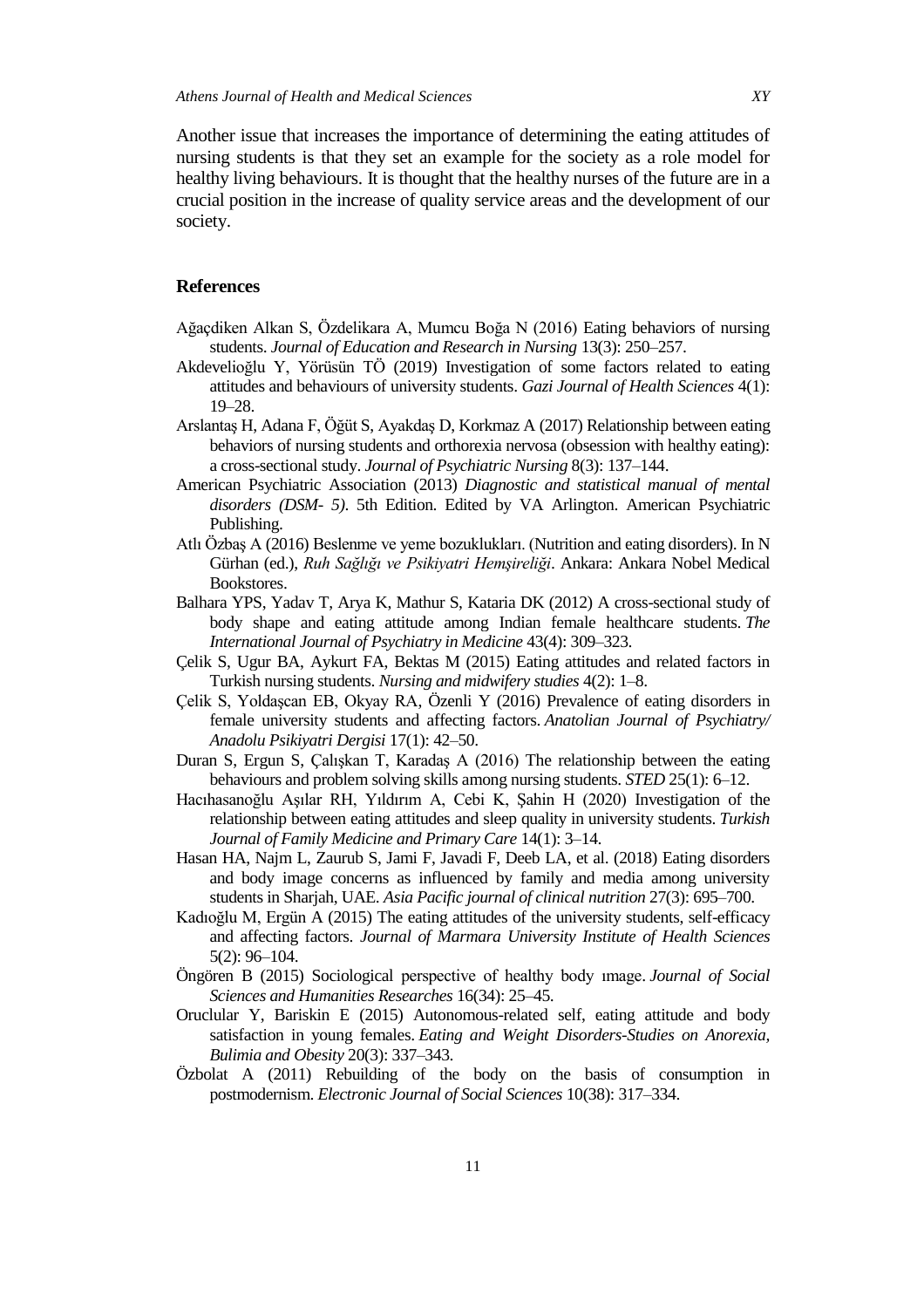- Ozenc S, Yesilkaya S, Karaman D, Yildiran N, Pan E, Ince M, et al. (2014). The relationship between family structure and eating attitudes of people registered to the family medicine. *Balkan Military Medical Review* 17(1): 6–9.
- Özkan N, Bilici S (2018) New approaches in eating behaviour: ıntuitive eating and mindful eating. *Gazi Journal of Health Sciences* 3(2): 16–24.
- Özvurmaz S, Mandıracıoğlu A, Lüleci E (2018) The eating attitude and the factors affecting the eating attitude in university students. *Journal Of Health Sciences of Adıyaman University* 4(2): 841–849.
- Özyazıcıoğlu N, Aydın Aİ (2019) Eating disorders in adolescent and nursing approach. In A Çelebioğlu (ed.), *Adolescent Health and Nursing Approaches*, 31–37. Ankara: [Turkiye Klinikleri Pediatric Nursing.](https://www.turkiyeklinikleri.com/journal/pediatric-nursing-special-topics/2149-5998/en-index.html)
- Pengpid S, Peltzer K (2018) Risk of disordered eating attitudes and its relation to mental health among university students in ASEAN. *Eating and Weight Disorders* 23(3): 349–355.
- Rouzitalab T, Gargari BP, Izadi A, Amirsasan R, Azarmanesh D, Jafarabadi MA (2019) The prevalence of disordered eating attitude and its relation to exercise participation in a sample of physical education students. *Progress in Nutrition* 21(May): 281–287.
- Sapmaz Yurtsever S, Sütcü ST (2017) Algılanan ebeveynlik biçimleri ile bozulmuş yeme tutumu arasındaki ilişkide erken dönem uyumsuz şemaların ve duygu düzenleme güçlüğünün aracı rolü. (The mediating role of early maladaptive schemas and difficulty in emoiton regulation in the relationship between perceived parenting styles and impaired eating attitude). *Türk Psikoloji Dergisi* 32(80): 20–43.
- Savaşır I, Erol N (1989) Eating attitude test: anorexia nervosa symptoms index. *Journal of Psychology* 7(23): 19–25
- Serin Y, Şanlıer N (2018) Emotional eating, the factors that affect food intake, and basic approaches to nursing care of patients with eating disorders. *Journal of Psychiatric Nursing* 9(2): 135–146.
- Trindade AP, Appolinario JC, Mattos P, Treasure J, Nazar BP (2018) Eating disorder symptoms in Brazilian university students: a systematic review and metaanalysis. *Brazilian Journal of Psychiatry* 41(2): 179–187.
- Ulaş B, Uncu F, Üner S (2013) Prevalence and affecting factors of potential eating disorders among students of health higher education. *Inonu University Journal of Health Sciences* 2: 15–22.
- Ünalan D, Öztop DB, Elmalı F, Öztürk A, Konak D, Pırlak B, et al. (2009) The relationship between the halthy lifestyle behaviors and eating behaviors of a group of health high school students*. Inonu University Journal of Health Sciences* 16(2): 75– 81.
- Uri RC, Wu YK, Baker JH, Munn-Chernoff MA (2021) Eating disorder symptoms in asian american college students. *Eating Behaviors* 40(Jan): 101458.
- Usta E, Sağlam E, Şen S, Aygin D, Sert H (2015) Eating attitudes and obsessivecompulsive symptoms of nursing students. *Journal of Health Science and Profession* 2(2): 187–197.
- Uzun R, Balcı E, Günay O, Özdil K, Küçük Öztürk G (2018) Eating attıtudes, body perceptıon, self-esteem and related factors in nursıng students. *Journal of Ankara Health Sciences* 7(2): 48–63.
- Vardar E, Erzengin M (2011) The prevalence of eating disorders (EDs) and comorbid psychiatric disorders in adolescents: a two-stage community-based study. *Turkish Journal of Psychiatry* 22(4): 205–211.
- Yılmaz B (2017) *Bir grup lise öğrencisinin internet kullanımlarının beden algıları ve yeme tutumları ile ilişkisi.* (The relationship of a group of high school students'